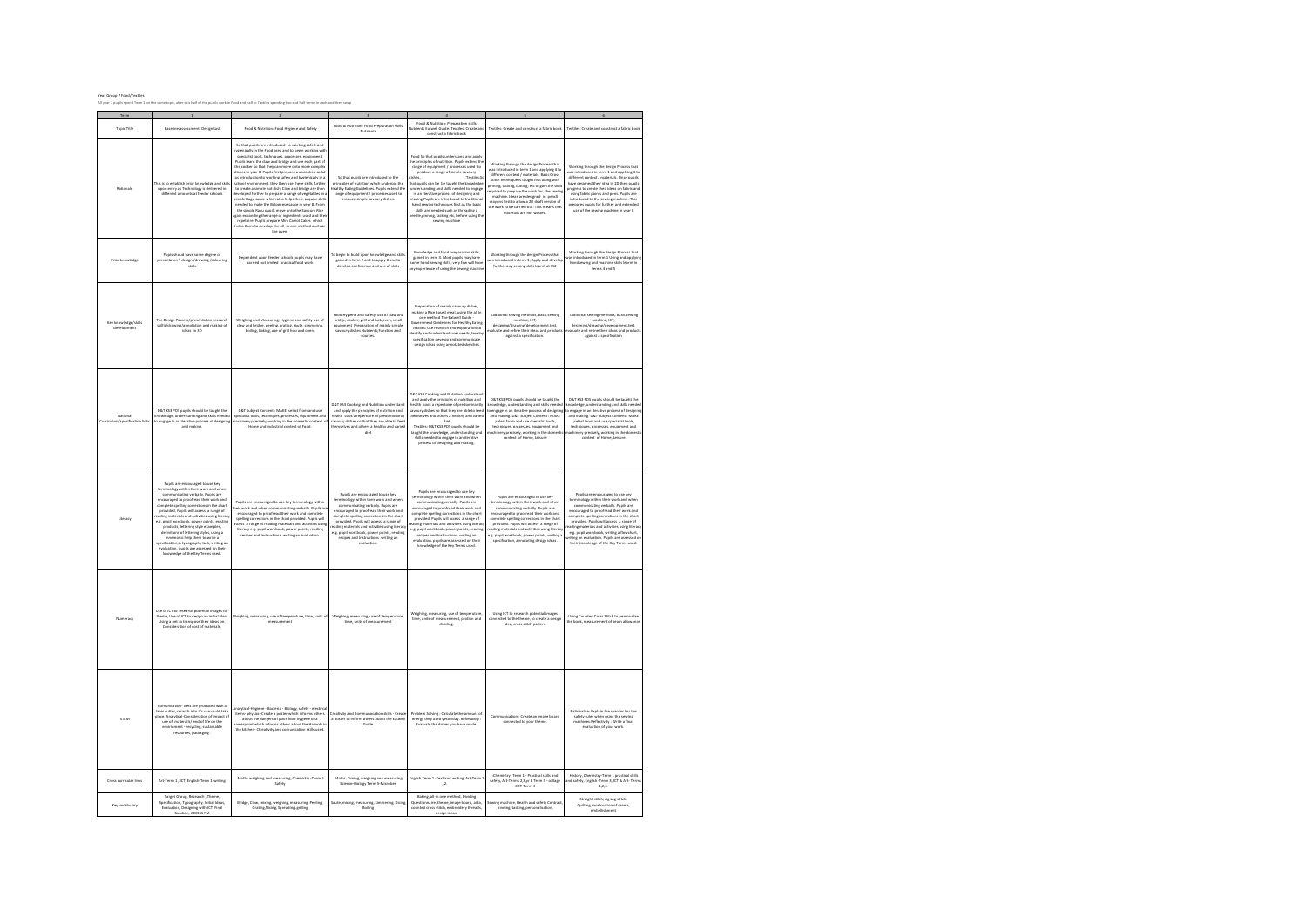Year Group 8 Food/Textiles All year 8 pupils spend Terms 1,2,3 on ether Food or Textiles , then swap over for Terms 4,5 and 6

| Term                                       |                                                                                                                                                                                                                                                                                                                                                                                                                                                                                                                                                                                                                                                                                                                                                               |                                                                                                                                                                                                                                                                                                                                                                                                                                                     |                                                                                                                                                                                                                                                                                                                                                                                                                                                                                     |                                                                                                                                                                                                                                                                                                                                                                                                                                                                                                                                                                                               |                                                                                                                                                                                                                                                                                                                                                                                                     |                                                                                                                                                                                                                                                                                                                                                                                                    |
|--------------------------------------------|---------------------------------------------------------------------------------------------------------------------------------------------------------------------------------------------------------------------------------------------------------------------------------------------------------------------------------------------------------------------------------------------------------------------------------------------------------------------------------------------------------------------------------------------------------------------------------------------------------------------------------------------------------------------------------------------------------------------------------------------------------------|-----------------------------------------------------------------------------------------------------------------------------------------------------------------------------------------------------------------------------------------------------------------------------------------------------------------------------------------------------------------------------------------------------------------------------------------------------|-------------------------------------------------------------------------------------------------------------------------------------------------------------------------------------------------------------------------------------------------------------------------------------------------------------------------------------------------------------------------------------------------------------------------------------------------------------------------------------|-----------------------------------------------------------------------------------------------------------------------------------------------------------------------------------------------------------------------------------------------------------------------------------------------------------------------------------------------------------------------------------------------------------------------------------------------------------------------------------------------------------------------------------------------------------------------------------------------|-----------------------------------------------------------------------------------------------------------------------------------------------------------------------------------------------------------------------------------------------------------------------------------------------------------------------------------------------------------------------------------------------------|----------------------------------------------------------------------------------------------------------------------------------------------------------------------------------------------------------------------------------------------------------------------------------------------------------------------------------------------------------------------------------------------------|
| <b>Topic Title</b>                         | Food and Nutrition                                                                                                                                                                                                                                                                                                                                                                                                                                                                                                                                                                                                                                                                                                                                            | Food and Nutrition                                                                                                                                                                                                                                                                                                                                                                                                                                  | Food and Nutrition                                                                                                                                                                                                                                                                                                                                                                                                                                                                  | Textiles: Personal container                                                                                                                                                                                                                                                                                                                                                                                                                                                                                                                                                                  | Y8 Examination/ Task Textiles: Personal container                                                                                                                                                                                                                                                                                                                                                   | Textiles: Personal container                                                                                                                                                                                                                                                                                                                                                                       |
| Rationale                                  | Food:So that pupils can understand, develop and<br>apply the principles of nutrition and learn how to<br>cook and become competent in a range of cooking<br>techniques [for example, selecting and preparing<br>ingredients: using utensils and electrical<br>equipment; applying heat in different ways;.<br>Development of rubbing -in method used in year<br>to progress to this skill to make a dough for<br>scones in year 8. Under Covid restrictions all year 8<br>pupils at Upper school are completing the Textiles<br>module. There is currently no year 8 Food work<br>going on owing to priority use of Food room DT1<br>for Year 9 and year 10 Food Work. Two year 8<br>groups are currently based in HU3 and are<br>completing Food Theory work | So that pupils become competent in a range of<br>cooking techniques [for example, selecting and<br>preparing ingredients; using utensils and electrical<br>equipment; applying heat in different<br>vays;Developing the skills used in year 7 to make a<br>tomato ragu sauce to make more complex meat<br>sauce in year 8. This helps to prepare pupils for<br>year 9 to make a Lasagne.                                                            | So that become more competent in a range of<br>cooking techniques and using awareness of taste,<br>texture and smell to decide how to season dishes<br>nd combine ingredients; and to adapt the recipes<br>upils also prepare an all in one white sauce which<br>prepares pupils for year 9 to make a lasagne.                                                                                                                                                                      | So that pupils can develop and apply more<br>advanced sewing machine skills, build and apply a<br>epertoire of knowledge, understanding and skills<br>in order to design and make high-quality<br>prototypes and products. Working through the<br>esign Process that was introduced in Year 7 term<br>1, 4,5,6 and applying it to different context /<br>materials. Pupils demonstrate quilting and<br>construction of seams and embellish their<br>work: these skills prepare them for the demands o<br>using the machine for a variety of construction/<br>decoration techniques in year 9. | To assess pupils research, analytical, creative and<br>evaluative skills. Textiles:so that pupils can develop<br>and apply more advanced sewing machine<br>skills, build and apply a repertoire of knowledge,<br>understanding and skills in order to design and<br>make high-quality prototypes and products.                                                                                      | So that pupils can develop and apply more<br>advanced sewing machine skills, build and apply a<br>repertoire of knowledge, understanding and skills<br>in order to design and make high-quality<br>prototypes and products .use a variety of<br>approaches [for example, biomimicry and user-<br>centred design], to generate creative ideas and<br>avoid stereotypical responses                  |
| Prior knowledge                            | Eatwell Guide recommendations in Year 7.<br>Nutrients in Year 7, looked at activity in relation to<br>energy in Year 7. Use of oven, hob and grill and<br>small equipment in year 7                                                                                                                                                                                                                                                                                                                                                                                                                                                                                                                                                                           | Use of hob and grill in year 7. Developing a ragu<br>sauce made in year 7 into a meat sauce,                                                                                                                                                                                                                                                                                                                                                        | Use of hob, grill and oven in Terms 1 and 2,<br>nacronutrients, consumer infromation in term18<br>2, made 2 different sauces previously in terms 1<br>and 2                                                                                                                                                                                                                                                                                                                         | Textiles: The Design process in Year 7 baseline<br>assessment and Year 7 Textiles. Taditional hand<br>sewing methods, basic sewing machine skills and<br>safety                                                                                                                                                                                                                                                                                                                                                                                                                               | Textiles: The Design process in Year 7 baseline<br>assessment and Year 7 Textiles. Taditional hand<br>sewing methods, basic sewing machine skills and<br>safety, new machine skills from term 3                                                                                                                                                                                                     | Textiles: The Design process in Year 7 baseline<br>assessment and Year 7 Textiles. Taditional hand<br>sewing methods, basic sewing machine skills and<br>safety, new machine skills from terms 3 and 4                                                                                                                                                                                             |
| Key knowledge/skills developmen            | Eatwell Guide, Macronutrients, Energy<br>eeds, Skills: Rubbing-in, Development of rubbing<br>in method to make a dough, shaping, rolling<br>out, safe use of oven, weighing and measuring                                                                                                                                                                                                                                                                                                                                                                                                                                                                                                                                                                     | Changing nutritional needs, Food Labelling. Skills:<br>developing a ragu sauce into a meat sauce, saute,<br>boiling, Making an all -in-one sauce, draining, use<br>of alternative protein foods, safe use of hob.                                                                                                                                                                                                                                   | Micronutrients, Factors affecting Food Choice,<br>Skills: Meat preparation, saute Making a roux<br>sauce, boiling, combining and layering<br>components, safe use of hob, grill and oven                                                                                                                                                                                                                                                                                            | create a container to transport a small object.<br>kills: Advanced sewing machine skills, ICT, tie dye,<br>The design process/development, evaluate and<br>refine their ideas and products against a<br>specification                                                                                                                                                                                                                                                                                                                                                                         | create a container to transport a small object.<br>ikills: Advanced sewing machine skills, ICT, tie dye<br>The design process/development, evaluate and<br>refine their ideas and products against a<br>specification                                                                                                                                                                               | create a container to transport a small object.<br>kills: Advanced sewing machine skills, ICT, tie dye<br>The design process/development, evaluate and<br>refine their ideas and products against a<br>specification                                                                                                                                                                               |
| National Curriculum/specification<br>links | D&T KS3 Cooking and Nutrition understand and<br>apply the principles of nutrition and health cook a<br>epertoire of predominantly savoury dishes so that<br>they are able to feed themselves and others a<br>healthy and varied diet D&T Subject Content:<br>MAKE :select from and use specialist tools<br>echniques, processes, equipment and machinery<br>precisely, working in the domestic context of<br>Home and industrial context of Food.                                                                                                                                                                                                                                                                                                             | D&T KS3 Cooking and Nutrition understand and<br>spply the principles of nutrition and health cook a<br>epertoire of predominantly savoury dishes so that<br>they are able to feed themselves and others a<br>healthy and varied diet D&T Subject Content :<br>MAKE :select from and use specialist tools.<br>techniques, processes, equipment and machinery<br>precisely, working in the domestic context of<br>Home and industrial context of Food | D&T KS3 Cooking and Nutrition understand and<br>apply the principles of nutrition and health cook<br>epertoire of predominantly savoury dishes so that<br>they are able to feed themselves and others a<br>healthy and varied diet D&T Subject Content :<br>MAKE: select from and use specialist tools<br>techniques, processes, equipment and machinery<br>precisely, working in the domestic context of<br>Home and industrial context of Food                                    | D&T KS3 POS pupils should be taught the<br>knowledge, understanding and skills needed to<br>engage in an iterative process of designing and<br>making. D&T Subject Content : MAKE ;select from<br>and use specialist tools, techniques, processes,<br>equipment and machinery precisely, working in<br>the domestic context of Home, Leisure                                                                                                                                                                                                                                                  | D&T KS3 POS pupils should be taught the<br>knowledge, understanding and skills needed to<br>engage in an iterative process of designing and<br>making. D&T Subject Content : MAKE ;select from<br>and use specialist tools, techniques, processes,<br>equipment and machinery precisely, working in<br>the domestic context of Home, Leisure                                                        | D&T KS3 POS pupils should be taught the<br>knowledge, understanding and skills needed to<br>engage in an iterative process of designing and<br>making, D&T Subject Content : MAKE :select from<br>and use specialist tools, techniques, processes,<br>equipment and machinery precisely, working in<br>the domestic context of Home, Leisure                                                       |
| Literacy                                   | Pupils are encouraged to use key terminology<br>within their work and when communicating<br>erbally. Pupils are encouraged to proofread their<br>work and complete spelling corrections in the<br>chart provided. Pupils will access a range of<br>reading materials and activities using literacy e.g.<br>upil workbook, power points, reading recipes and<br>Instructions writing resposes to questions, writing<br>an evaluation                                                                                                                                                                                                                                                                                                                           | Pupils are encouraged to use key terminology<br>within their work and when communicating<br>erbally. Pupils are encouraged to proofread their<br>work and complete spelling corrections in the<br>chart provided. Pupils will access a range of<br>reading materials and activities using literacy e.g.<br>upil workbook, power points, reading recipes and<br>Instructions writing resposes to questions, writing<br>an evaluation                 | Pupils are encouraged to use key terminology<br>within their work and when communicating<br>erbally. Pupils are encouraged to proofread their<br>work and complete spelling corrections in the<br>chart provided. Pupils will access a range of<br>reading materials and activities using literacy e.g.<br>upil workbook, power points, reading recipes and<br>nstructions writing resposes to questions, writing<br>an evaluation. Pupils are assessed on the use of<br>Key Terms. | Pupils are encouraged to use key terminology<br>within their work and when communicating<br>erbally. Pupils are encouraged to proofread their<br>work and complete spelling corrections in the<br>chart provided. Pupils will access a range of<br>reading materials and activities using literacy e.g.<br>pupil workbook, power points, writing a<br>specification, annotating design ideas, responses<br>to questions about the sewing machine.                                                                                                                                             | Pupils are encouraged to use key terminology<br>within their work and when communicating<br>verbally. Pupils are encouraged to proofread their<br>work and complete spelling corrections in the<br>chart provided. Pupils will access a range of<br>reading materials and activities using literacy e.g.<br>Vaming of equipment, describing its uses, labelling<br>the parts of the sewing machine. | Pupils are encouraged to use key terminology<br>within their work and when communicating<br>verbally. Pupils are encouraged to proofread their<br>work and complete spelling corrections in the<br>chart provided. Pupils will access a range of<br>reading materials and activities using literacy e.g.<br>Writing a flow chart, writing an evaluation. Pupils<br>are assessed on Key Terms Used. |
| Numeracy                                   | Weighing, measuring, use of temperature, time,<br>units of measurement, portioning, dividing,<br>addition, division, percentages when working on<br>food labels                                                                                                                                                                                                                                                                                                                                                                                                                                                                                                                                                                                               | Weighing, measuring, use of temperature, time,<br>units of measurement,                                                                                                                                                                                                                                                                                                                                                                             | Weighing, measuring, use of temperature, time,<br>units of measurement                                                                                                                                                                                                                                                                                                                                                                                                              | Measurement of paper pattern, measurement of<br>seam allowance                                                                                                                                                                                                                                                                                                                                                                                                                                                                                                                                | Measurement of seam allowances, placement of<br>fasteners, tape for drawstring container                                                                                                                                                                                                                                                                                                            | Measurement of seam allowances, placement of<br>fasteners, tape for drawstring container.                                                                                                                                                                                                                                                                                                          |
| STEM                                       | Communication: Design a poster(s) or powerpoint<br>which demonstrates how the Eatwell Gude can be<br>used to encourage healthy eating, how you can<br>ensure that nutrients required are gained in the<br>diet and how hydration can be maintained in the<br>diet Problem Solving: For each nutrient in scones<br>or Rock cakes calculate the % of an adults refernce<br>intake                                                                                                                                                                                                                                                                                                                                                                               | Reflectivity: Create a Knowledge triangle about<br>using the cooker skilfully and safely.                                                                                                                                                                                                                                                                                                                                                           | Communication: Explain the process of<br>gelatinisationin saucemaking using notes and<br>diagrams.                                                                                                                                                                                                                                                                                                                                                                                  | ollaboration: Collect responses to a questionnaire<br>about small containers.                                                                                                                                                                                                                                                                                                                                                                                                                                                                                                                 | Rationalise: Explain the reasons for the safety<br>rules when using the sewing machines.                                                                                                                                                                                                                                                                                                            | Communication/ problemm solving: Create a<br>flowchart to show the order of making the small<br>container                                                                                                                                                                                                                                                                                          |
| Cross curricular links                     | Biology -Term 1 Health and lifestyle, Physics Term<br>3 - Energy and Food, Maths- yr 7 Term 4 -Decimals<br>and percentages, Maths -yr8 Term 1 Decimals                                                                                                                                                                                                                                                                                                                                                                                                                                                                                                                                                                                                        | Maths-Term 4 Ratio and proportion, Percentages<br>Biology - Term 1 Health and Lifestyle                                                                                                                                                                                                                                                                                                                                                             | Biology -Term 1Health and lifestyle, RE Term 4<br>Way of life Practices, yr7 -Term 1, 3 Beliefs and<br>Faiths                                                                                                                                                                                                                                                                                                                                                                       | Chemistry- colour dyes, Maths- Term 2 Measures<br>& ICT-Term 2- planning and creating logo                                                                                                                                                                                                                                                                                                                                                                                                                                                                                                    | Examination Task English Term 2 -Non -fiction<br>writing-introductions and conclusions, topic<br>sentences, Maths -yr7 Term 5- Constructions- 2d<br>and 3d shapes Textiles:Chemistry- colour dyes,<br>Maths-Term 2 Measures & ICT-Term 2- planning<br>and creating logo                                                                                                                             | Chemistry- colour dyes, Maths- Term 2 Measures<br>& ICT-Term 2- planning and creating logo                                                                                                                                                                                                                                                                                                         |
| Key vocabulary                             | Weighing, Coring, Claw, bridge, Sifting, rubbing-<br>in, grating, Combining, Forming a dough, Shaping,<br>Dividing, Rolling out, cutting, glazing, Baking                                                                                                                                                                                                                                                                                                                                                                                                                                                                                                                                                                                                     | Weighing, measuring, peeling, claw, bridge, saute,<br>draining, boiling, hob.                                                                                                                                                                                                                                                                                                                                                                       | Weighing, measuring, Boiling, grating, Bridge,<br>claw, whisking, all in one sauce, Simmering,<br>draining, grilling.                                                                                                                                                                                                                                                                                                                                                               | Accessories, Tie dye, batik, Sewing machine,<br>Presser foot, presser foot lever, take up lever,<br>balance wheel, needle, feed dogs, stitch width                                                                                                                                                                                                                                                                                                                                                                                                                                            | Threading up, target market, fair trade, Fishing,<br>interlocking, reveresing, spool case, spool                                                                                                                                                                                                                                                                                                    | machining, Quick un pic, tailors chalk, fabric<br>shears emhellishment                                                                                                                                                                                                                                                                                                                             |